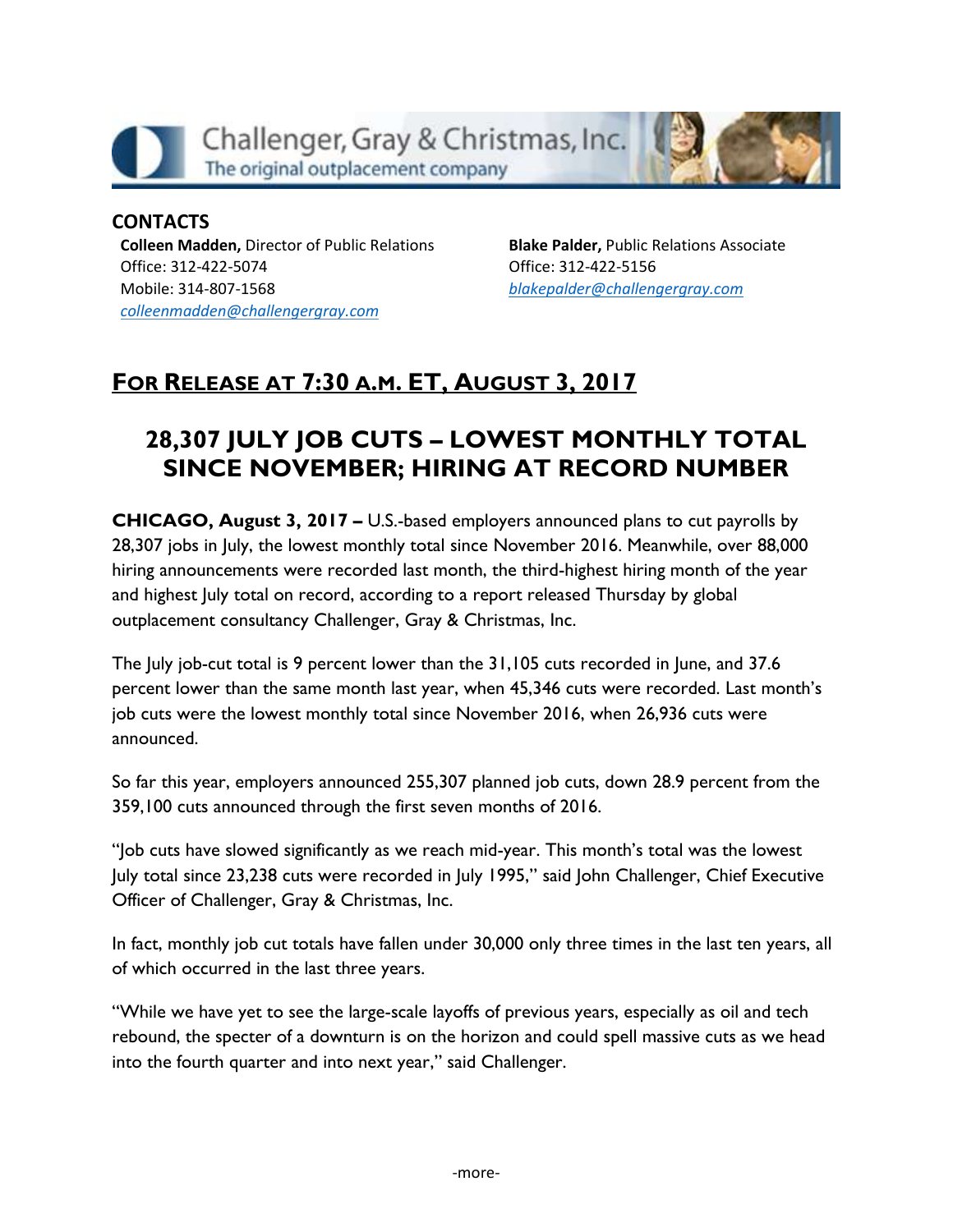**Retail continues to lead all sectors this year with 63,989 announced cuts, 3,862 in July. Retail job cuts are 46.7 percent higher this year than through the same point last year, when 43,618 retail cuts were announced.**

**Health care products and services announced the second-highest number of job cuts in July, with 3,634, bringing that sector's year-to-date total to 21,554. Companies in the services sector cut 2,607 jobs in July for a seven-month total of 18,022. Aerospace/defense companies announced 2,295 cuts in July, bringing that sector's total through July to 11,092.**

**"While retailers are cutting the most jobs this year, those companies are also announcing the most hiring. These jobs are not the typical retail job, as consumers increasingly turn to online shopping. New retail jobs could be going to places like fulfillment and distribution centers, which increasingly need talent, as well as to workers with the tech skills necessary to interact with and manage the automation that's revolutionizing the industry," said Challenger.**

**Retailers have announced 245,616 of the 556,493 new jobs that have been announced so far this year, according to Challenger tracking. The seven-month hiring total is 500 percent higher than the 92,802 new jobs announced through July 2016. Computer firms have announced the second most new jobs this year 126,121, and the technology sector – Computer, Telecommunications, and Electronics combined – has announced 157,052 new hires.**

**"We typically see the most hiring announcements in September and October, as companies prepare for the holiday rush. It will be interesting to see whether there are such large gains again this year, or if the staffing that is currently occurring will keep those gains at bay," said Challenger.** 

**# # #**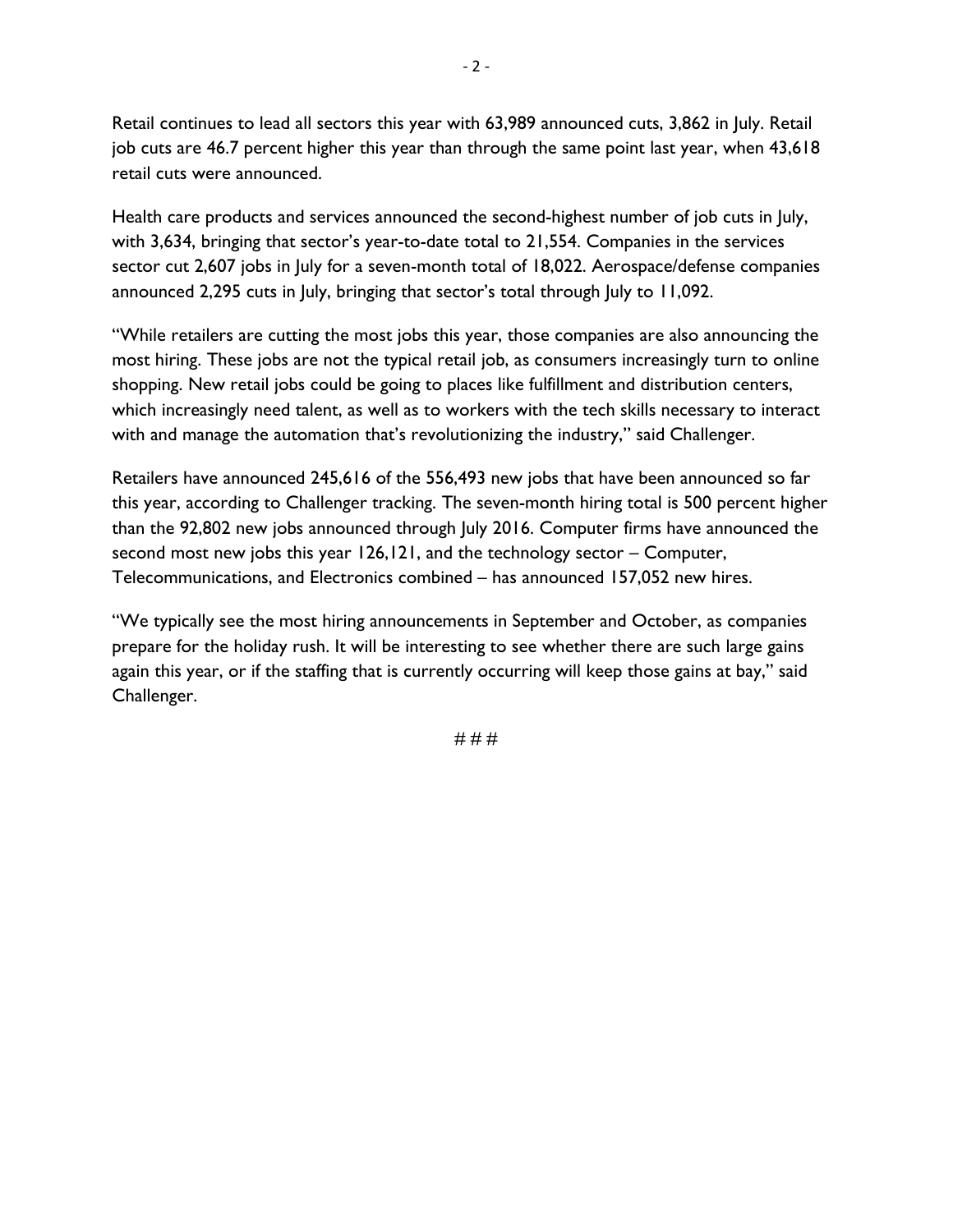### **CHALLENGER, GRAY & CHRISTMAS, INC. JOB-CUT ANNOUNCEMENT REPORT**

#### **TOP FIVE INDUSTRIES Year To Date**

|                             | 2017   | 2016   |
|-----------------------------|--------|--------|
| <b>Retail</b>               | 63,989 | 43,618 |
| <b>Health Care/Products</b> | 21,554 | 11,182 |
| <b>Services</b>             | 18,022 | 7,799  |
| <b>Automotive</b>           | 13,521 | 8,861  |
| Food                        | 13,063 | 11,301 |

#### **MONTH-BY-MONTH TOTALS**

|                 | 2017    | 2016    |
|-----------------|---------|---------|
| January         | 45,934  | 75,114  |
| February        | 36,957  | 61,599  |
| <b>March</b>    | 43,310  | 44,207  |
| <b>April</b>    | 36,602  | 64,141  |
| May             | 33,092  | 30,157  |
| June            | 31,105  | 38,536  |
| July            | 28,307  | 45,346  |
| <b>August</b>   |         | 32,188  |
| September       |         | 44,324  |
| <b>October</b>  |         | 30,740  |
| <b>November</b> |         | 26,936  |
| <b>December</b> |         | 33,627  |
| <b>TOTAL</b>    | 255,307 | 526,915 |

Some reductions are identified by employers as workers who will take early retirement offers or other special considerations to leave the company.

#### **LAYOFF LOCATION**

| <b>Year To Date</b> |        |  |  |
|---------------------|--------|--|--|
| California          | 36,883 |  |  |
| <b>Texas</b>        | 23,705 |  |  |
| Ohio                | 22,617 |  |  |
| Indiana             | 17,408 |  |  |
| <b>New York</b>     | 17,196 |  |  |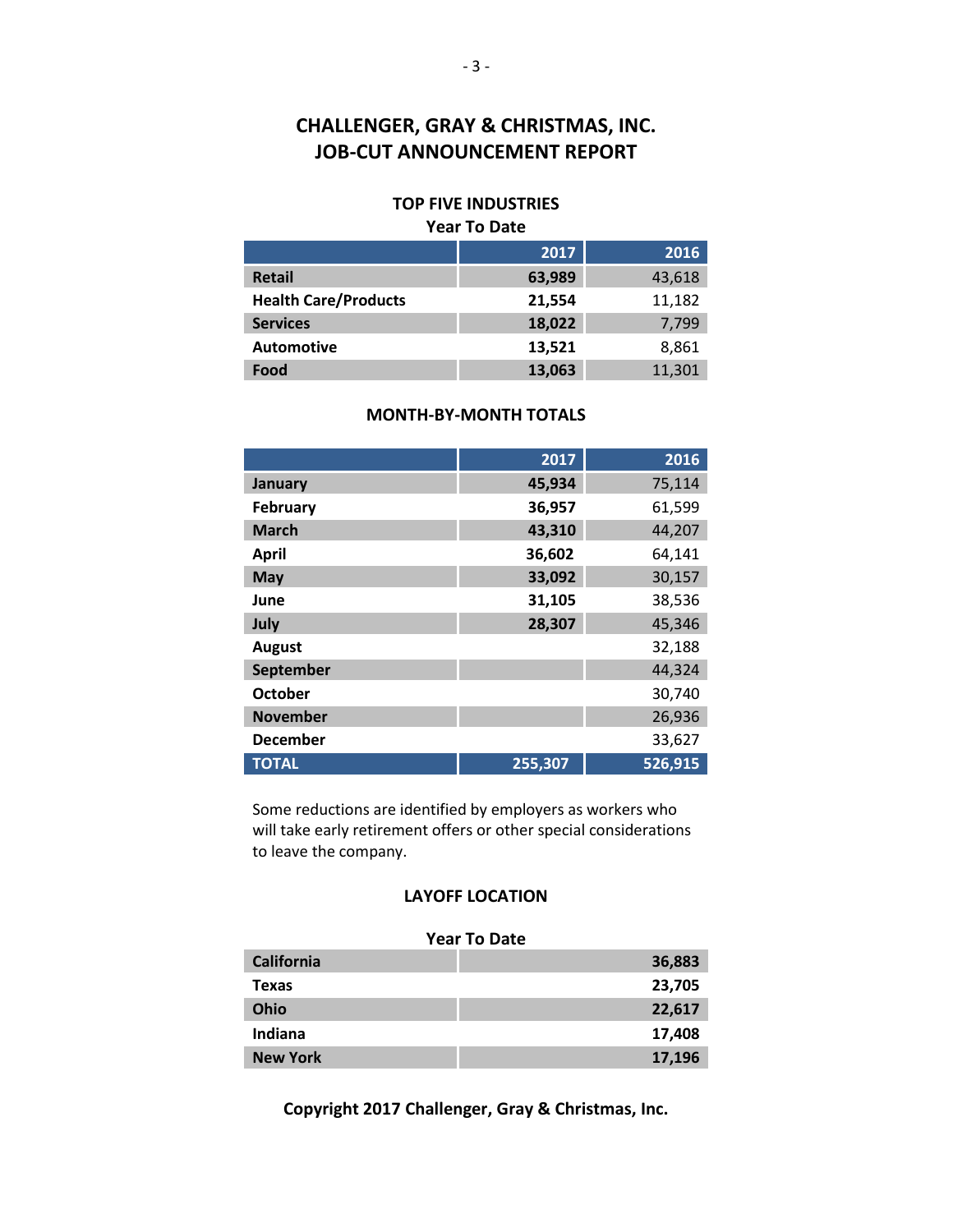## **CHALLENGER, GRAY & CHRISTMAS, INC. JOB-CUT ANNOUNCEMENT REPORT JOB CUTS BY INDUSTRY**

|                             | $16$ -Jul | 17-Jun | $17$ -Jul | <b>YTD</b><br>2016 | <b>YTD</b><br>2017 |
|-----------------------------|-----------|--------|-----------|--------------------|--------------------|
| <b>Aerospace/Defense</b>    | 732       | 791    | 2,295     | 9,048              | 11,092             |
| <b>Apparel</b>              |           |        |           | 352                | $\mathbf{0}$       |
| <b>Automotive</b>           | 480       | 2,174  | 951       | 8,861              | 13,521             |
| <b>Chemical</b>             | 140       | 156    |           | 10,422             | 556                |
| <b>Commodities</b>          | 454       |        | 25        | 1,552              | 25                 |
| Computer                    | 9,875     | 2,715  | 1,448     | 49,464             | 11,136             |
| <b>Construction</b>         |           | 147    |           | 1,039              | 937                |
| <b>Consumer Products</b>    | 326       | 1,798  | 1,918     | 5,917              | 6,558              |
| <b>Education</b>            | 216       | 1,727  | 1,059     | 7,847              | 10,063             |
| <b>Electronics</b>          | 1,941     | 154    | 640       | 6,109              | 3,398              |
| <b>Energy</b>               | 17,725    | 143    | 1,614     | 94,936             | 10,392             |
| Entertainment/Leisure       | 28        | 1,061  | 728       | 11,396             | 7,626              |
| <b>Financial</b>            | 1,524     | 510    | 1,474     | 17,326             | 7,385              |
| Food                        | 1,592     | 3,814  | 1,601     | 11,301             | 13,063             |
| <b>Government</b>           | 796       | 719    | 808       | 5,656              | 6,954              |
| <b>Health Care/Products</b> | 449       | 3,597  | 3,634     | 11,182             | 21,554             |
| <b>Industrial Goods</b>     | 2,425     | 1,819  | 1,531     | 22,767             | 12,693             |
| <b>Insurance</b>            | 144       |        | 53        | 2,364              | 5,083              |
| <b>Legal</b>                |           |        | 17        | 56                 | 148                |
| <b>Media</b>                | 220       | 635    | 249       | 3,369              | 3,094              |
| <b>Non-Profit</b>           | 100       | 29     |           | 1,651              | 1,159              |
| Pharmaceutical              | 366       | 193    | 877       | 6,612              | 4,805              |
| <b>Real Estate</b>          | 600       | 50     |           | 722                | 505                |
| <b>Retail</b>               | 1,523     | 4,217  | 3,862     | 43,618             | 63,989             |
| <b>Services</b>             | 1,623     | 3,070  | 2,607     | 7,799              | 18,022             |
| <b>Telecommunications</b>   | 940       | 552    | 202       | 7,344              | 11,569             |
| <b>Transportation</b>       | 951       | 1,034  | 714       | 10,046             | 8,450              |
| <b>Utility</b>              | 176       |        |           | 344                | 1,530              |
| <b>TOTAL</b>                | 45,346    | 31,105 | 28,307    | 359,100            | 255,307            |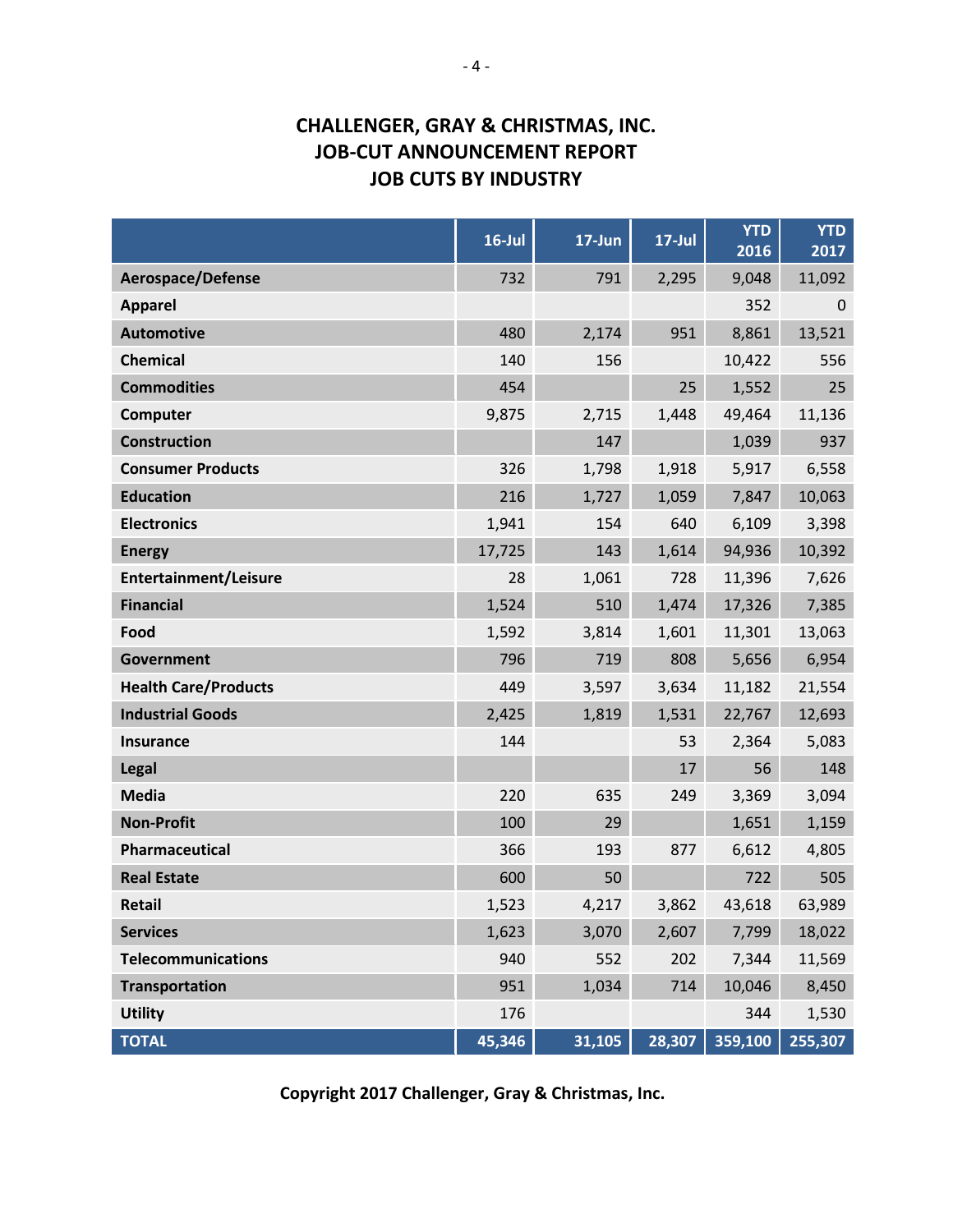## **CHALLENGER, GRAY & CHRISTMAS, INC. JOB-CUT ANNOUNCEMENT REPORT**

### **JOB CUTS BY REGION, STATE**

| <b>EAST</b>              | July  | <b>YTD</b> |
|--------------------------|-------|------------|
| <b>New York</b>          | 3,419 | 17,196     |
| Pennsylvania             | 853   | 12,830     |
| <b>New Jersey</b>        | 580   | 11,987     |
| <b>Massachusetts</b>     | 252   | 7,756      |
| <b>Dist. of Columbia</b> | 603   | 3,346      |
| <b>Maine</b>             | 114   | 1,819      |
| <b>Maryland</b>          | 365   | 1,589      |
| <b>Connecticut</b>       | 23    | 1,182      |
| <b>New Hampshire</b>     | 90    | 602        |
| <b>Vermont</b>           | 41    | 360        |
| <b>Delaware</b>          |       | 264        |
| <b>Rhode Island</b>      |       | 72         |
| <b>TOTAL</b>             | 6,340 | 59,003     |

| <b>MIDWEST</b>   | July  | <b>YTD</b> |
|------------------|-------|------------|
| Ohio             | 1,803 | 22,617     |
| Indiana          | 370   | 17,408     |
| <b>Michigan</b>  | 152   | 10,770     |
| <b>Illinois</b>  | 2,301 | 8,930      |
| Wisconsin        | 797   | 3,288      |
| <b>Minnesota</b> | 1,239 | 3,242      |
| <b>Kansas</b>    | 97    | 2,738      |
| <b>Missouri</b>  | 394   | 2,336      |
| lowa             | 206   | 1,433      |
| <b>Nebraska</b>  | 18    | 932        |
| <b>TOTAL</b>     | 7,377 | 73,694     |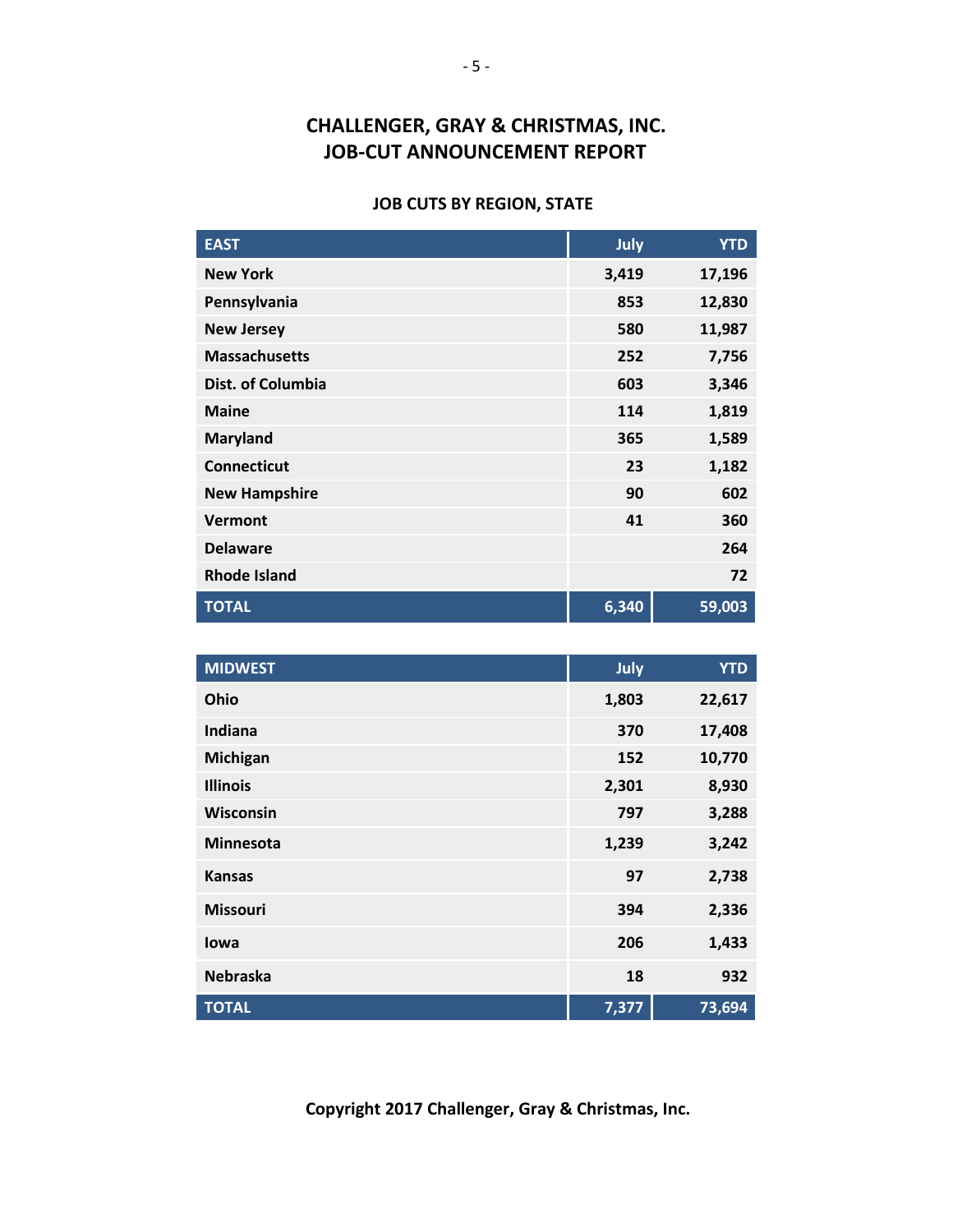## **CHALLENGER, GRAY & CHRISTMAS, INC. JOB-CUT ANNOUNCEMENT REPORT**

#### **JOB CUTS BY REGION, STATE**

| <b>WEST</b>         | July  | <b>YTD</b>  |
|---------------------|-------|-------------|
| <b>California</b>   | 4,253 | 36,883      |
| <b>Texas</b>        | 2,700 | 23,705      |
| Washington          | 670   | 9,309       |
| Oregon              | 375   | 3,048       |
| Colorado            | 76    | 2,605       |
| <b>New Mexico</b>   | 336   | 1,342       |
| <b>Arizona</b>      |       | 814         |
| <b>South Dakota</b> |       | 695         |
| <b>Oklahoma</b>     | 197   | 454         |
| Utah                | 247   | 390         |
| <b>North Dakota</b> |       | 269         |
| Wyoming             |       | 222         |
| <b>Alaska</b>       |       | 196         |
| Idaho               |       | 64          |
| <b>Montana</b>      |       | 55          |
| <b>Nevada</b>       |       | $\mathbf 0$ |
| <b>Hawaii</b>       |       | 0           |
| <b>TOTAL</b>        | 8,854 | 80,051      |
|                     |       |             |
| <b>SOUTH</b>        | July  | <b>YTD</b>  |
| N. Carolina         | 696   | 11,498      |
| <b>Florida</b>      | 934   | 9,618       |
| S. Carolina         | 1,195 | 3,374       |
| Mississippi         | 427   | 2,669       |
| Georgia             | 199   | 2,553       |
| <b>Alabama</b>      | 990   | 2,397       |
| <b>Tennessee</b>    | 167   | 2,204       |
| Virginia            | 111   | 1,840       |
| <b>Arkansas</b>     | 35    | 1,821       |
| Kentucky            | 311   | 1,710       |

**TOTAL 5,736 42,559 Copyright 2017 Challenger, Gray & Christmas, Inc.**

**West Virginia 314 1,616 Louisiana 357 1,259**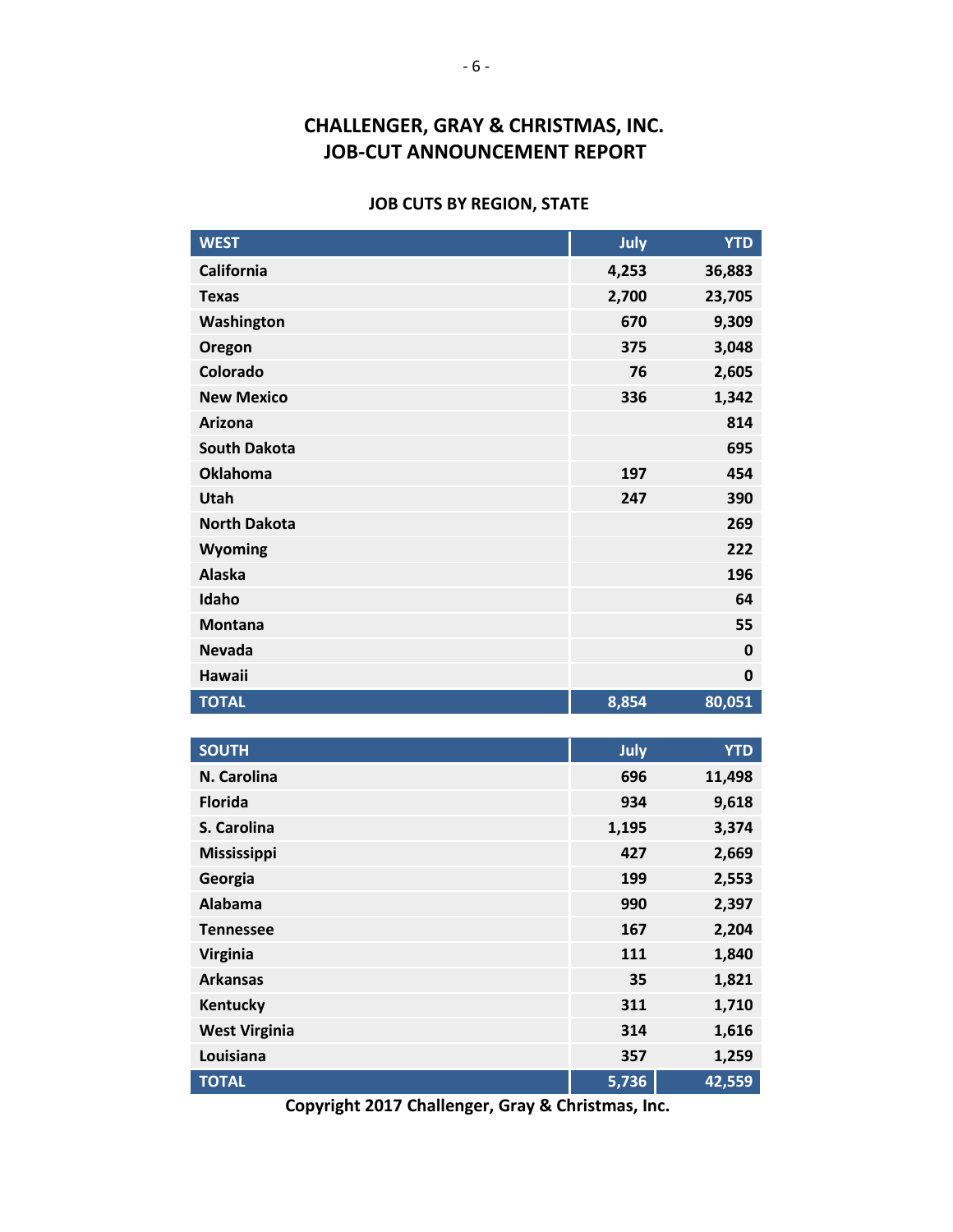# **CHALLENGER, GRAY & CHRISTMAS, INC. JOB-CUT ANNOUNCEMENT REPORT JOB CUTS BY REASON**

|                            | July   | <b>YTD</b> |
|----------------------------|--------|------------|
| Cost-Cutting               | 15,042 | 108,168    |
| Closing                    | 8,819  | 67,255     |
| Restructuring              | 1,545  | 39,275     |
| Merger/Acquisition         | 455    | 11,142     |
| <b>Demand Downturn</b>     |        | 10,516     |
| Loss of Contract           | 680    | 8,187      |
| Bankruptcy                 | 158    | 4,000      |
| Outsourcing                | 608    | 3,116      |
| <b>Voluntary Severance</b> |        | 1,963      |
| <b>Oil Prices</b>          | 1,000  | 1,000      |
| Relocation                 |        | 685        |
| <b>TOTAL</b>               | 28,307 | 255,307    |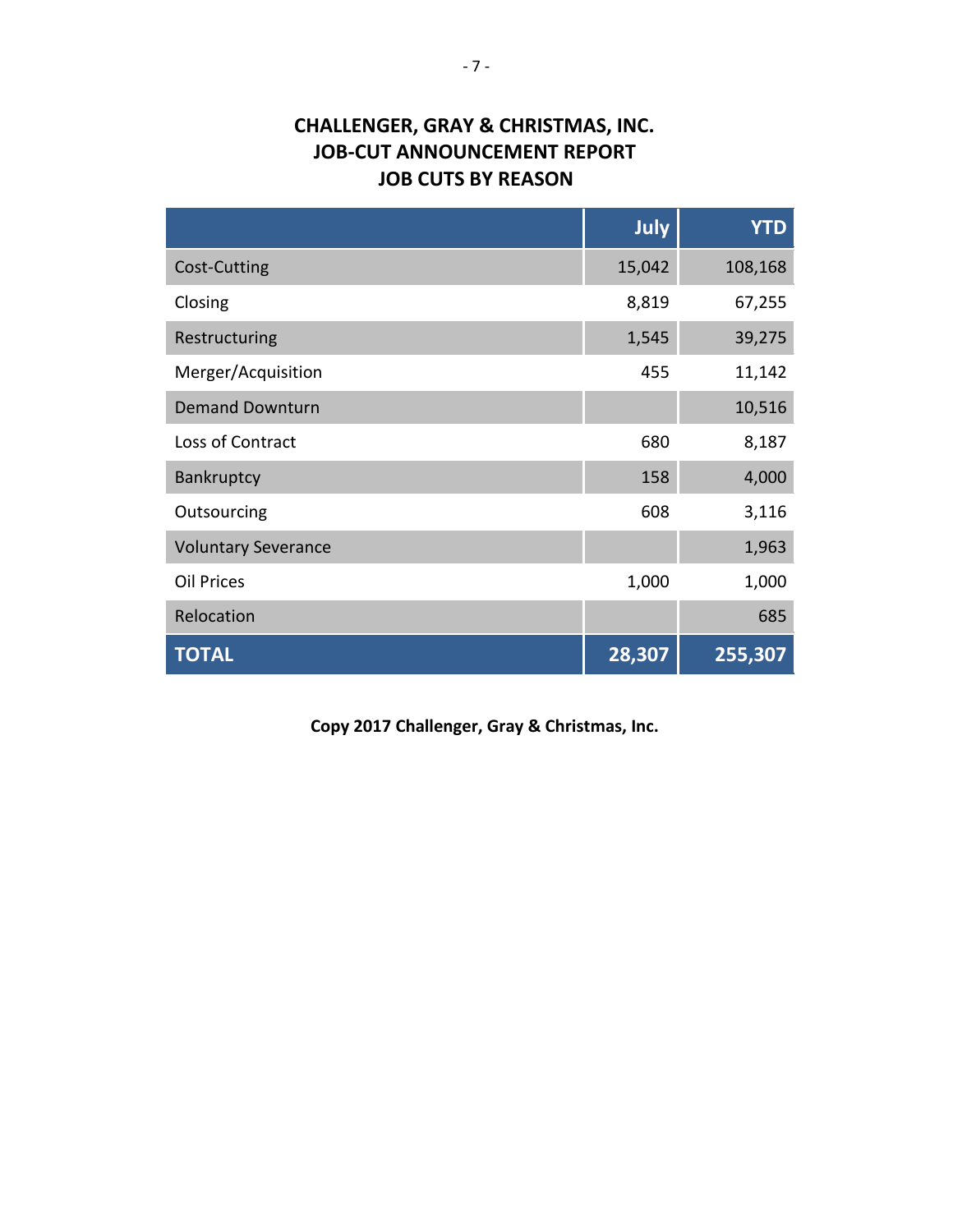| <b>QUARTER BY QUARTER</b> |         |                |                |                |              |
|---------------------------|---------|----------------|----------------|----------------|--------------|
|                           | Q1      | Q <sub>2</sub> | Q <sub>3</sub> | Q <sub>4</sub> | <b>TOTAL</b> |
| 1989                      | 9,850   | 10,100         | 24,085         | 67,250         | 111,285      |
| 1990                      | 107,052 | 87,686         | 49,104         | 72,205         | 316,047      |
| 1991                      | 110,056 | 76,622         | 147,507        | 221,107        | 555,292      |
| 1992*                     | 110,815 | 85,486         | 151,849        | 151,850        | 500,000      |
| 1993                      | 170,615 | 84,263         | 194,486        | 165,822        | 615,186      |
| 1994                      | 192,572 | 107,421        | 117,706        | 98,370         | 516,069      |
| 1995                      | 97,716  | 114,583        | 89,718         | 137,865        | 439,882      |
| 1996                      | 168,695 | 101,818        | 91,784         | 114,850        | 477,147      |
| 1997                      | 134,257 | 51,309         | 95,930         | 152,854        | 434,350      |
| 1998                      | 139,140 | 131,303        | 161,013        | 246,339        | 677,795      |
| 1999                      | 210,521 | 173,027        | 173,181        | 118,403        | 675,132      |
| 2000                      | 141,853 | 81,568         | 168,875        | 221,664        | 613,960      |
| 2001                      | 406,806 | 370,556        | 594,326        | 585,188        | 1,956,876    |
| 2002                      | 478,905 | 292,393        | 269,090        | 426,435        | 1,466,823    |
| 2003                      | 355,795 | 274,737        | 241,548        | 364,346        | 1,236,426    |
| 2004                      | 262,840 | 209,895        | 251,585        | 315,415        | 1,039,735    |
| 2005                      | 287,134 | 251,140        | 245,378        | 288,402        | 1,072,054    |
| 2006                      | 255,878 | 180,580        | 202,771        | 200,593        | 839,822      |
| 2007                      | 195,986 | 197,513        | 194,095        | 180,670        | 768,264      |
| 2008                      | 200,656 | 275,292        | 287,142        | 460,903        | 1,223,993    |
| 2009                      | 562,510 | 318,165        | 240,233        | 151,122        | 1,272,030    |
| 2010                      | 181,183 | 116,494        | 113,595        | 118,701        | 529,973      |
| 2011                      | 130,749 | 115,057        | 233,258        | 127,018        | 606,082      |
| 2012                      | 143,094 | 139,997        | 102,910        | 137,361        | 523,362      |
| 2013                      | 145,041 | 113,891        | 128,452        | 121,667        | 509,051      |
| 2014                      | 121,341 | 124,693        | 117,374        | 119,763        | 483,171      |
| 2015                      | 140,214 | 147,458        | 205,759        | 105,079        | 598,510      |
| 2016                      | 180,920 | 132,834        | 121,858        | 91,303         | 526,915      |
| 2017                      | 126,201 | 100,799        |                |                | 277,000      |
| <b>AVG</b>                | 198,910 | 154,023        | 179,093        | 200,423        |              |

# **CHALLENGER, GRAY & CHRISTMAS, INC. JOB-CUT ANNOUNCEMENT REPORT**

*\*Estimate based on half-year total. Challenger began tracking job-cut data in 1993. Before that, it was tabulated by an independent newsletter no longer published.*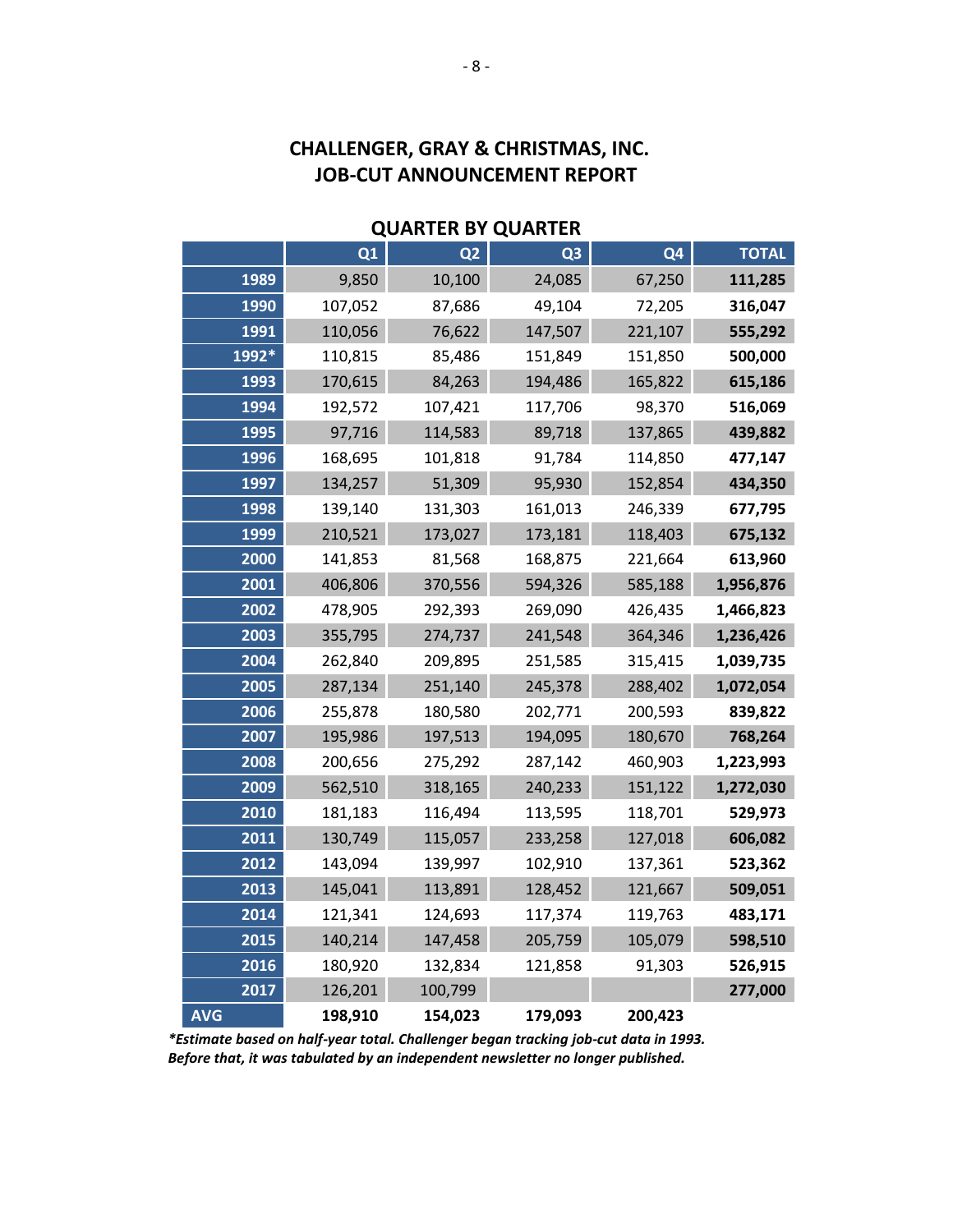### **Copyright 2017 Challenger, Gray & Christmas, Inc. CHALLENGER, GRAY & CHRISTMAS, INC. JOB-CUT ANNOUNCEMENT REPORT**

### **ANNOUNCED HIRING PLANS**

| <b>By Month</b> |         |         |         |         |         |         |
|-----------------|---------|---------|---------|---------|---------|---------|
|                 | 2017    | 2016    | 2015    | 2014    | 2013    | 2012    |
| January         | 136,501 | 8,362   | 8,774   | 6,312   | 60,585  | 7,568   |
| February        | 25,765  | 7,539   | 14,574  | 11,054  | 92,372  | 10,720  |
| <b>March</b>    | 127,006 | 10,997  | 6,412   | 6,860   | 8,115   | 12,390  |
| <b>April</b>    | 61,537  | 11,557  | 13,898  | 11,145  | 9,322   | 11,794  |
| <b>May</b>      | 77,447  | 24,732  | 12,598  | 10,141  | 9,618   | 7,722   |
| June            | 40,095  | 13,564  | 11,176  | 15,530  | 8,774   | 12,314  |
| July            | 88,142  | 16,051  | 11,637  | 16,544  | 9,728   | 10,350  |
| <b>August</b>   |         | 9,101   | 11,778  | 9,657   | 7,662   | 12,079  |
| September       |         | 487,075 | 492,306 | 567,705 | 445,617 | 425,683 |
| <b>October</b>  |         | 135,532 | 86,107  | 147,935 | 87,874  | 75,065  |
| <b>November</b> |         | 108,994 | 10,026  | 11,291  | 14,177  | 28,526  |
| <b>December</b> |         | 35,198  | 11,465  | 7,332   | 11,362  | 16,266  |
| <b>TOTAL</b>    | 556,493 | 868,702 | 690,751 | 821,506 | 765,206 | 630,477 |